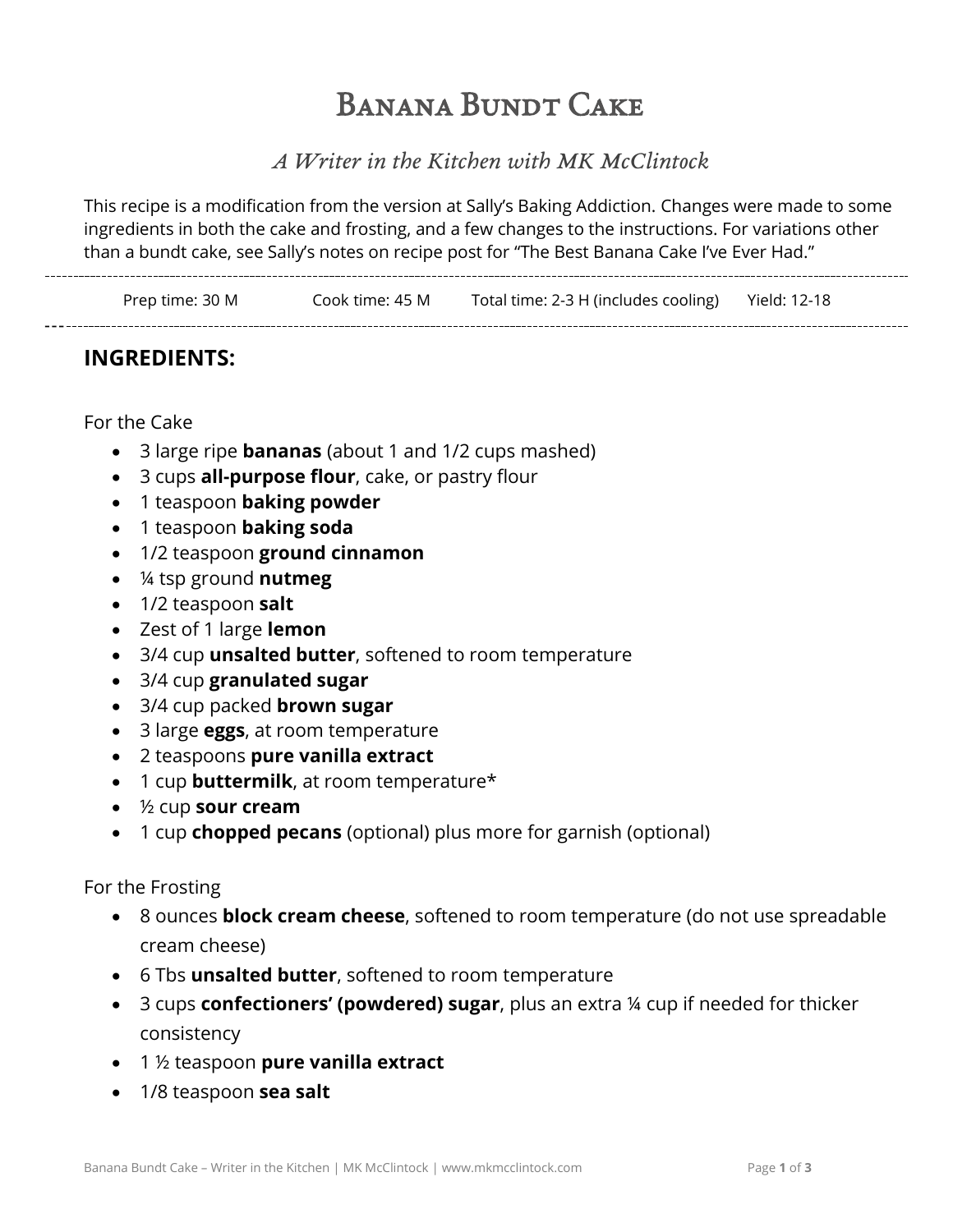### **INSTRUCTIONS:**

- IMPORTANT TIPS:
	- o DO NOT overmix the batter. This can result in a cake that is too heavy.
	- o DO NOT use frozen bananas for the same reason.
	- o You *can* use regular milk in place of the buttermilk, or in place of both the buttermilk and sour cream. The cake will not be as rich, and you may lose a little flavor, but it will still be delicious. I have only used buttermilk and sour cream.
	- $\circ$  To get room temperature ingredients, set them out on the counter. Most are good after 30 minutes to an hour. Cream cheese can take several hours.
- Preheat the oven to 350°F (177°C) and grease a 10-12 cup bundt cake pan.
- **Make the cake:** Mash the bananas and set them aside.
- Whisk the flour, baking powder, baking soda, cinnamon, nutmeg, lemon zest, and salt together. Set aside.
- Whisk together the buttermilk and sour cream. Set aside.
- Using a handheld or stand mixer fitted with a paddle attachment, beat the butter on high speed until smooth and creamy – about 1 minute. Add both sugars and beat on high speed for 2 minutes until creamed together. Scrape down the sides and up the bottom of the bowl with a rubber spatula as needed. Add the eggs and the vanilla. Beat on medium-high speed until combined, then beat in the mashed bananas. Scrape down the sides and up the bottom of the bowl as needed. With the mixer on low speed, add the dry ingredients in three additions alternating with the buttermilk mixture and mixing each addition just until incorporated. **Do not overmix.** The batter will be slightly thick and there may be a few lumps. If using pecans in the cake, fold them gently into the batter.
- Pour batter into the prepared bundt cake pan. Bake for 40-50 minutes. Baking times vary, so check after 40 minutes if your oven runs hot, and bake for additional time as needed, which could be 10 minutes longer. My cake takes about 45 minutes. The cake is done when a toothpick inserted in the center comes out clean. If you find the top of the cake is browning too quickly in the oven, loosely cover it with aluminum foil.
- Remove the cake from the oven and set on a wire rack. Allow to cool 30 minutes before inverting and removing from pan. Allow to completely before frosting. Depending on the temperature of your kitchen, this can take from 45 minutes to 2 or more hours.